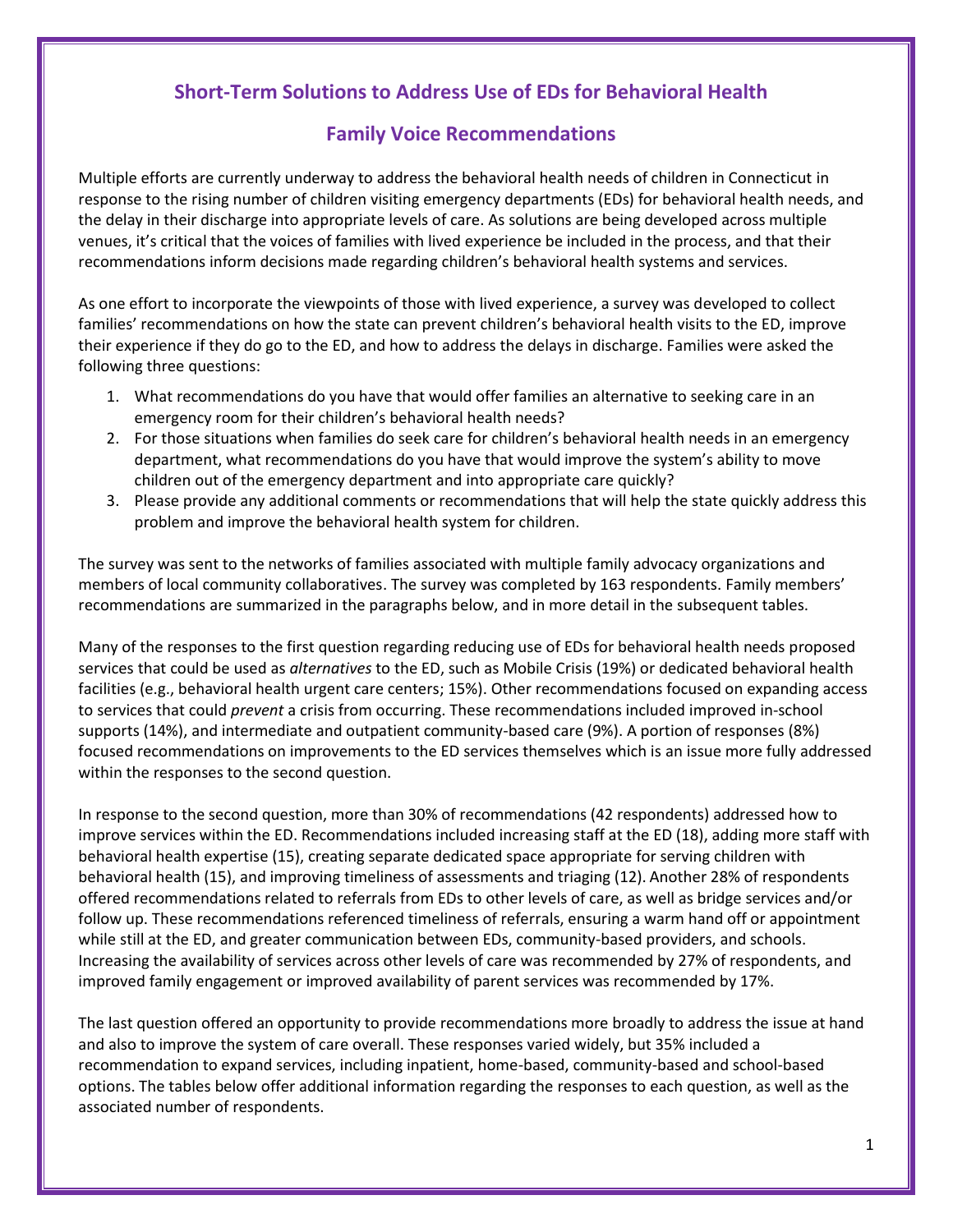**Question 1 (138 Respondents): What recommendations do you have that would offer families an alternative to seeking care in an emergency room for their children's behavioral health needs?**

| Responses Topics and Number of Respondents <sup>1</sup> |                                                                                              |          |  |
|---------------------------------------------------------|----------------------------------------------------------------------------------------------|----------|--|
| <b>Mobile Crisis</b>                                    |                                                                                              | 26 (19%) |  |
|                                                         | Included references to utilizing the service (20), increasing the service (2), improving its |          |  |
|                                                         | timeliness (2), and increasing awareness of the service (2)                                  |          |  |
| <b>Dedicated Behavioral Health Facilities</b>           |                                                                                              | 21 (15%) |  |
|                                                         | Included references specifically to behavioral health urgent care (6), enhanced care         |          |  |
|                                                         | clinics (1), and facilities generally (14)                                                   |          |  |
| <b>School Services</b>                                  |                                                                                              |          |  |
|                                                         | Included references to in-school services in general (13), in-school therapy (2), social-    |          |  |
|                                                         | emotional learning (2), and school-based health centers (2), training of schools staff on    |          |  |
|                                                         | BH needs and trauma (1)                                                                      |          |  |
| <b>Increase Service Availability</b>                    |                                                                                              | 12 (9%)  |  |
| п                                                       | Included references to outpatient (6), in-home services (3), intermediate levels of care     |          |  |
|                                                         | (2), and inpatient beds (1), and services generally (1)                                      |          |  |
| <b>Improve ED Services</b>                              |                                                                                              | 11 (8%)  |  |
|                                                         | Included increasing funding or bed availability in EDs (2), increased staffing at EDs (2),   |          |  |
|                                                         | space specifically for pediatric behavioral health needs (1), more behavioral health         |          |  |
|                                                         | expertise within the ED (2), Improved timeliness of intake (1), availability of bed          |          |  |
|                                                         | reservation in ED (1), availability of direct inpatient admission for repeat users of the    |          |  |
|                                                         | ED (1), distribute specialization of different BH needs across hospitals (1)                 |          |  |
| Other                                                   |                                                                                              | 60 (44%) |  |
|                                                         | Eliminate mask mandates (20), increase support for parents, including care                   |          |  |
|                                                         | coordination (9), increase public awareness of BH services and improve outreach to           |          |  |
|                                                         | families (9), increase utilization of outpatient services (8), workforce Development         |          |  |
|                                                         | (training, pay, bilingual staff) (4), offer emergency telehealth (3) utilization of natural  |          |  |
|                                                         | supports (3), offer respite services to families (2), improve referral and follow up         |          |  |
|                                                         | processes (2)                                                                                |          |  |

**Question 2 (132 Respondents): For those situations when families do seek care for children's behavioral health needs in an emergency department, what recommendations do you have that would improve the system's ability to move children out of the emergency department and into appropriate care quickly?**

| <b>Response Topics and Number of Respondents</b>                                                                                                                                                                                                                                                                                                                                   |  |  |  |
|------------------------------------------------------------------------------------------------------------------------------------------------------------------------------------------------------------------------------------------------------------------------------------------------------------------------------------------------------------------------------------|--|--|--|
| <b>Improvements to Emergency Departments</b>                                                                                                                                                                                                                                                                                                                                       |  |  |  |
| Recommendations included increasing staff (18), adding more staff with behavioral<br>health expertise (15), creating separate dedicated space appropriate for serving<br>children with behavioral health (15), improved timeliness of assessments and triaging<br>(12)                                                                                                             |  |  |  |
| Referral, Bridge Services, and Follow Up                                                                                                                                                                                                                                                                                                                                           |  |  |  |
| Recommendations included more timely referrals, such as an appointment before<br>discharge and a warm transfer to provider (13), improve communication between ED<br>and community-based providers (6), improve communication between ED and schools<br>(5), improve referral system (7), utilize bridge services including Mobile Crisis (5),<br>transparent bed availability (1) |  |  |  |
| <b>Increase Availability of Services</b>                                                                                                                                                                                                                                                                                                                                           |  |  |  |

 $\overline{a}$ 

 $1$  Reflects the number of respondents that included this item in their response. Note that many responses to the questions included more than one recommendation topic within the response, and therefore respondents are duplicated across topics.